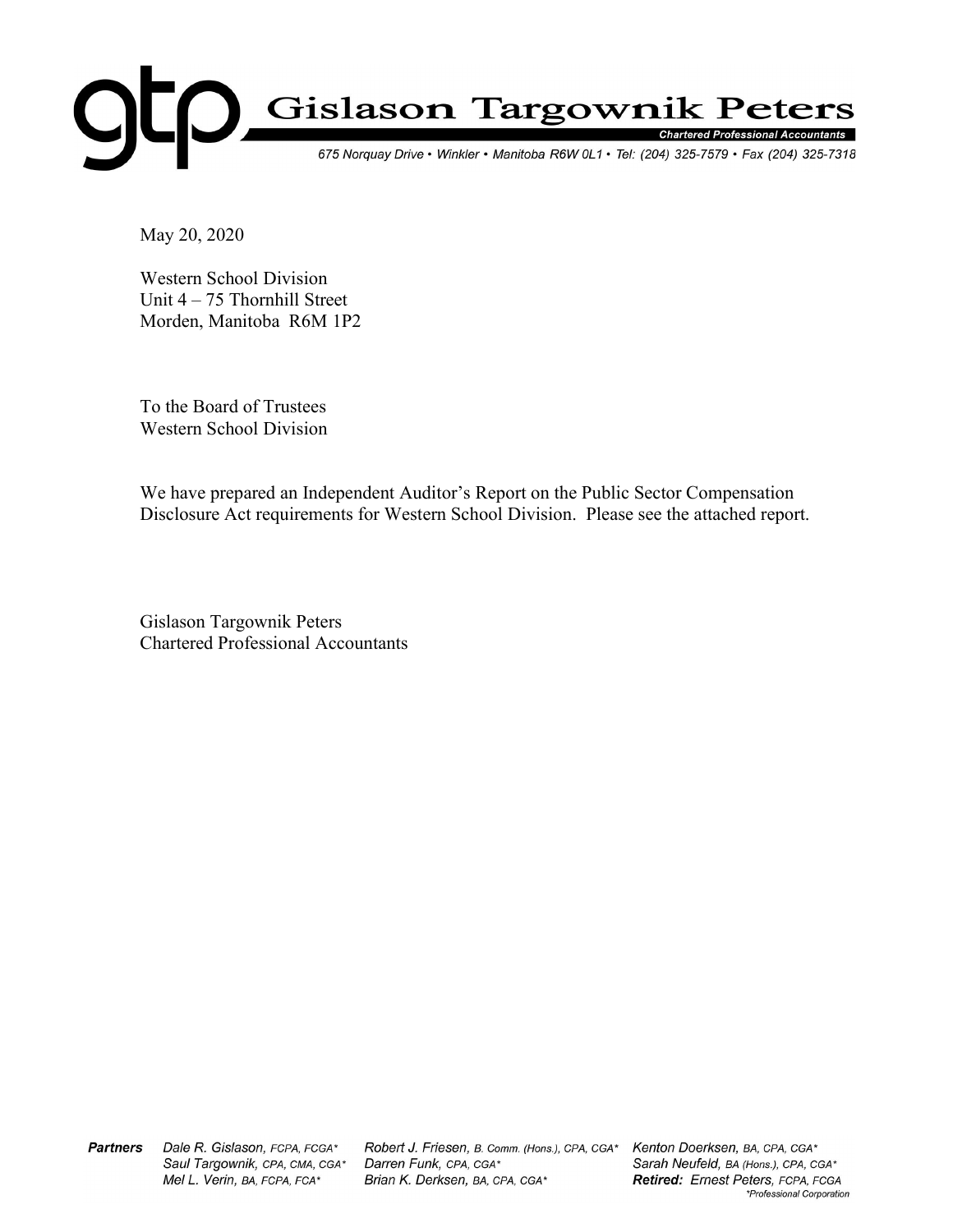

## INDEPENDENT AUDITOR'S REPORT

To the Board of Trustees Western School Division

### Opinion

We have audited the accompanying Schedule of Remuneration of Western School Division for the year ended December 31, 2019.

In our opinion, the financial information in the Schedule as at December 31, 2019 is prepared, in all material respects, in accordance with The Public Sector Compensation Disclosure Act.

## Basis for Opinion

We conducted our audit in accordance with Canadian generally accepted auditing standards. Our responsibilities under those standards are further described in the Auditor's Responsibilities for the Audit of the Schedule section of our report. We are independent of Western School Division in accordance with the ethical requirements that are relevant to our audit of the Schedule in Canada, and we have fulfilled our other ethical responsibilities in accordance with these requirements. We believe that the audit evidence we have obtained is sufficient and appropriate to provide a basis for our opinion.

#### Emphasis of Matter – Basis of Accounting and Restriction on Distribution

We draw attention to Note 1 to the Schedule, which describes the basis of accounting. The Schedule is prepared to assist Western School Division to meet the requirements of The Public Sector Compensation Disclosure Act. As a result, the Schedule may not be suitable for another purpose. Our report is intended solely for Western School Division and should not be distributed to parties other than the Western School Division or the Province of Manitoba. Our opinion is not modified in respect of this matter.

## Responsibilities of Management and Those Charged with Governance for the Schedule

Management is responsible for the preparation of the Schedule in accordance with The Public Sector Compensation Disclosure Act, and for such internal control as management determines is necessary to enable the preparation of the Schedule that is free from material misstatement, whether due to fraud or error.

In preparing the Schedule, management is responsible for assessing Western School Division's ability to continue as a going concern, disclosing, as applicable, matters relating to going concern and using the going concern basis of accounting unless management either intends to liquidate Western School Division or to cease operations, or has no realistic alternative but to do so. Those charged with governance are responsible for overseeing Western School Division's financial reporting process.

**Partners** Dale R. Gislason, FCPA, FCGA\* Saul Targownik, CPA, CMA, CGA\* Mel L. Verin, BA, FCPA, FCA\*

Robert J. Friesen, B. Comm. (Hons.), CPA, CGA\* Darren Funk, CPA, CGA\* Brian K. Derksen, BA, CPA, CGA\*

Kenton Doerksen, BA, CPA, CGA\* Sarah Neufeld, BA (Hons.), CPA, CGA\* Retired: Ernest Peters, FCPA, FCGA \*Professional Corporation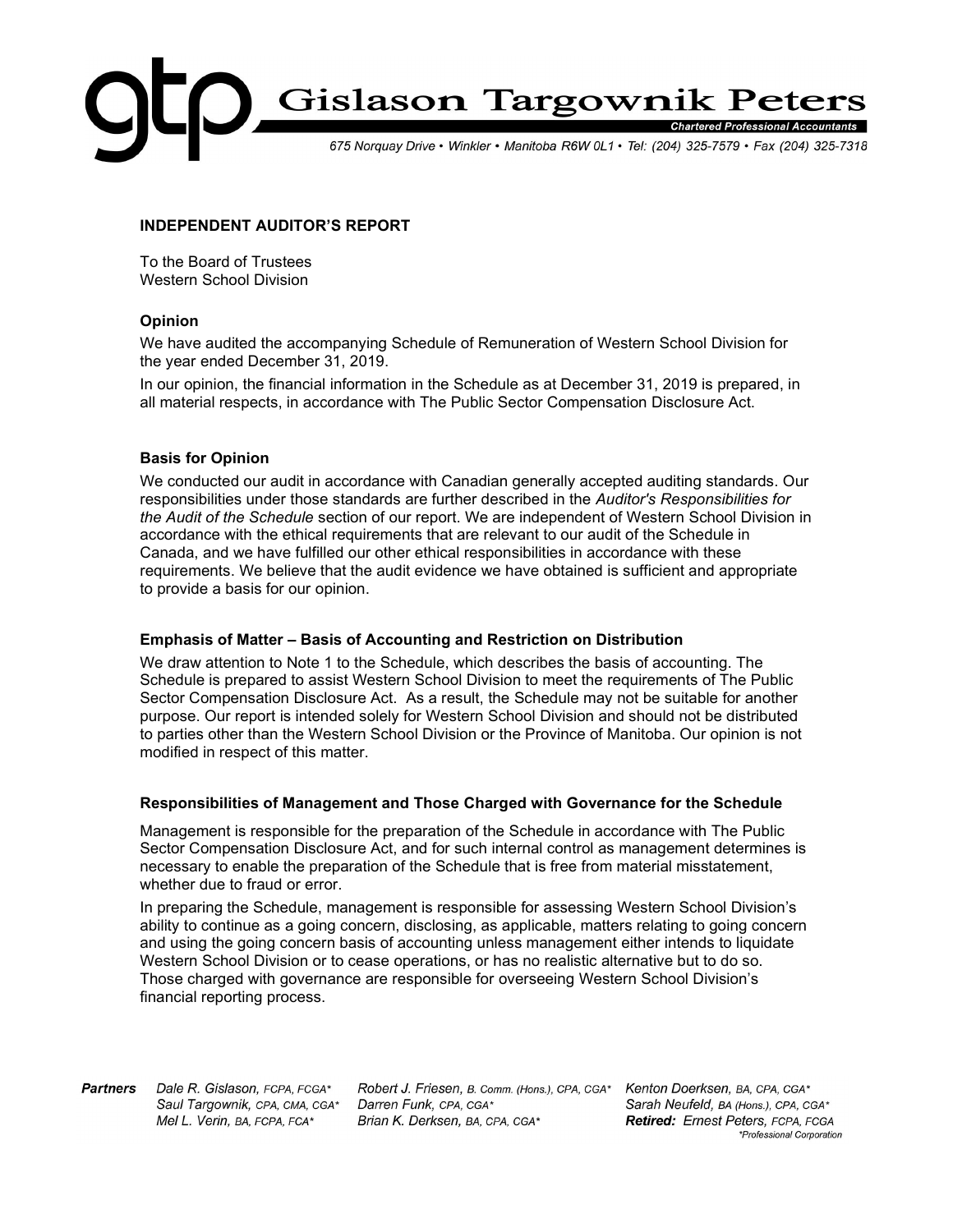

# Auditor's Responsibilities for the Audit of the Schedule

Our objectives are to obtain reasonable assurance about whether the Schedule is free from material misstatement, whether due to fraud or error, and to issue an auditor's report that includes our opinion. Reasonable assurance is a high level of assurance, but is not a guarantee that an audit conducted in accordance with Canadian generally accepted auditing standards will always detect a material misstatement when it exists. Misstatements can arise from fraud or error and are considered material if, individually or in the aggregate, they could reasonably be expected to influence the economic decisions of users taken on the basis of this Schedule.

As part of an audit in accordance with Canadian generally accepted auditing standards, we exercise professional judgement and maintain professional skepticism throughout the audit. We also:

- Identify and assess the risk of material misstatement of the Schedule, whether due to fraud or error, design and perform audit procedures responsive to those risks and obtain audit evidence that is sufficient and appropriate to provide a basis for our opinion. The risk of not detecting a material misstatement resulting from fraud is higher than one resulting from error, as fraud may involve collusion, forgery, intentional omissions, misrepresentation or the override of internal control.
- Obtain an understanding of internal control relevant to the audit in order to design audit procedures that are appropriate in the circumstances, but not for the purpose of expressing an opinion on the effectiveness of Western School Division 's internal control.
- Conclude on the appropriateness of management's use of the going concern basis of accounting and, based on the audit evidence obtained, whether a material uncertainty exists related to events or conditions that may cast significant doubt on Western School Division's ability to continue as a going concern. If we conclude that a material uncertainty exists, we are require to draw attention in our auditor's report to the related disclosures in the Schedule, or if such disclosure are inadequate, to modify our opinion. Our conclusions are based on the audit evidence obtained to the date of our auditor's report. However, future events or conditions may cause Western School Division to cease to continue as a going concern.
- Evaluate the appropriateness of accounting policies used and the reasonableness of accounting estimates, if any, and related disclosures made by management.

We communicate with those charged with governance regarding, among other matters, the planned scope and timing of the audit and significant audit findings, including any significant deficiencies in internal control that we identify during our audit.

Gislason Targownik Peters Chartered Professional Accountants

May 20, 2020

**Partners** Dale R. Gislason, FCPA, FCGA\* Saul Targownik, CPA, CMA, CGA\* Mel L. Verin, BA, FCPA, FCA\*

Robert J. Friesen, B. Comm. (Hons.), CPA, CGA\* Darren Funk, CPA, CGA\* Brian K. Derksen, BA, CPA, CGA\*

Kenton Doerksen, BA, CPA, CGA\* Sarah Neufeld, BA (Hons.), CPA, CGA\* Retired: Ernest Peters, FCPA, FCGA \*Professional Corporation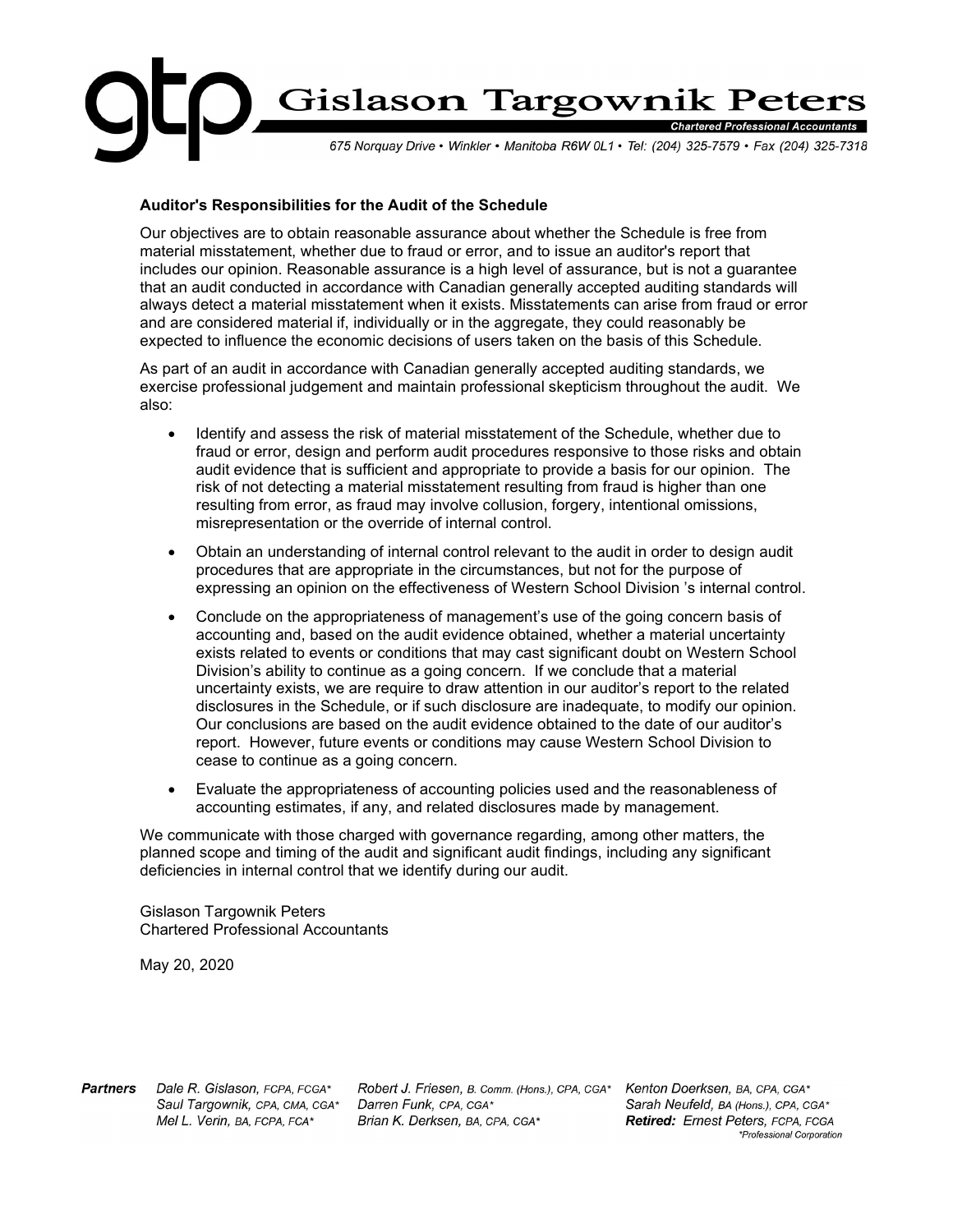

| Employee                 | FTE.   | Group           | Department      | Gross Pay  |
|--------------------------|--------|-----------------|-----------------|------------|
|                          |        |                 |                 |            |
| ANDREWS, JEFF R          | 1.0000 | <b>TEACHERS</b> | <b>TEACHERS</b> | 89,394.49  |
| <b>BARRETT, LORILEE</b>  | 1.0000 | <b>TEACHERS</b> | <b>TEACHERS</b> | 91,826.77  |
| BATES LAGAE, JENNIFER    | 1.0000 | <b>TEACHERS</b> | <b>TEACHERS</b> | 93,126.05  |
| BORGES, SARAH M          | 1.0000 | <b>TEACHERS</b> | <b>TEACHERS</b> | 83,806.02  |
| <b>BOUCHER, BRADEN</b>   | 1.0000 | <b>TEACHERS</b> | <b>TEACHERS</b> | 84,228.16  |
| BRADLEY, JOANNE          | 1.0000 | <b>TEACHERS</b> | <b>TEACHERS</b> | 99,272.04  |
| CHEWINGS, TARA           | 1.0000 | <b>TEACHERS</b> | <b>TEACHERS</b> | 85,800.75  |
| CHIAPPETTA, CHRIS        | 1.0000 | <b>TEACHERS</b> | <b>TEACHERS</b> | 87,347.30  |
| <b>CLYDE, HEATHER</b>    | 1.0000 | <b>TEACHERS</b> | <b>TEACHERS</b> | 91,826.77  |
| CROCKETT-NICHOLLS, KAREN | 1.0000 | <b>TEACHERS</b> | <b>TEACHERS</b> | 91,826.77  |
| <b>CURRY, LANE</b>       | 1.0000 | <b>TEACHERS</b> | <b>TEACHERS</b> | 93,413.20  |
| DEJAEGHER, LEANNE N      | 1.0000 | <b>TEACHERS</b> | <b>TEACHERS</b> | 90,592.08  |
| DEWICK, SUSAN            | 1.0000 | <b>TEACHERS</b> | <b>TEACHERS</b> | 95,003.01  |
| DOBBELAERE, SHAWNA M.C.  | 1.0000 | <b>TEACHERS</b> | <b>TEACHERS</b> | 89,645.20  |
| DUERKSEN, DAVID          | 1.0000 | <b>TEACHERS</b> | <b>TEACHERS</b> | 89,168.32  |
| FEHR, KARIN              | 1.0000 | <b>TEACHERS</b> | <b>TEACHERS</b> | 86,737.70  |
| FENN, MARIANNE           | 1.0000 | <b>TEACHERS</b> | PRINCIPAL       | 118,919.80 |
| FLOWERS, TRUDY A         | 1.0000 | <b>TEACHERS</b> | <b>TEACHERS</b> | 89,606.10  |
| FOLKETT, TODD            | 1.0000 | <b>TEACHERS</b> | <b>TEACHERS</b> | 84,079.25  |
| FRASER-REMPLE, SHARON    | 1.0000 | <b>TEACHERS</b> | <b>TEACHERS</b> | 93,281.49  |
| FRIESEN, KARI-LYNN       | 1.0000 | <b>TEACHERS</b> | <b>TEACHERS</b> | 93,015.97  |
| HAMM, KATHI              | 1.0000 | <b>TEACHERS</b> | <b>TEACHERS</b> | 87,136.61  |
| HAWRYSHKO, CRAIG         | 1.0000 | <b>TEACHERS</b> | <b>TEACHERS</b> | 84,153.70  |
| HIEBERT, RACHEL          | 0.7500 | <b>TEACHERS</b> | <b>TEACHERS</b> | 77,703.12  |
| HUANG, TINA              | 1.0000 | <b>TEACHERS</b> | <b>TEACHERS</b> | 83,296.88  |
| HUTTON, RYAN             | 1.0000 | <b>TEACHERS</b> | <b>TEACHERS</b> | 84,079.97  |
| JACOBS, LINDSEY T        | 1.0000 | <b>TEACHERS</b> | <b>TEACHERS</b> | 89,645.20  |
| JASKA, KANDYCE           | 1.0000 | <b>TEACHERS</b> | <b>TEACHERS</b> | 84,276.30  |
| KALINOWSKI, JULIE        | 1.0000 | <b>TEACHERS</b> | <b>TEACHERS</b> | 96,138.80  |
| KEINAENEN, JOCELYN R     | 1.0000 | <b>TEACHERS</b> | <b>TEACHERS</b> | 89,168.32  |
| KEITH, DARLENE           | 0.9000 | <b>TEACHERS</b> | <b>TEACHERS</b> | 82,644.15  |
| KEITH, MIKE              | 1.0000 | <b>TEACHERS</b> | PRINCIPAL       | 111,318.36 |
| KLASSEN, CARL            | 1.0000 | <b>TEACHERS</b> | <b>TEACHERS</b> | 75,668.88  |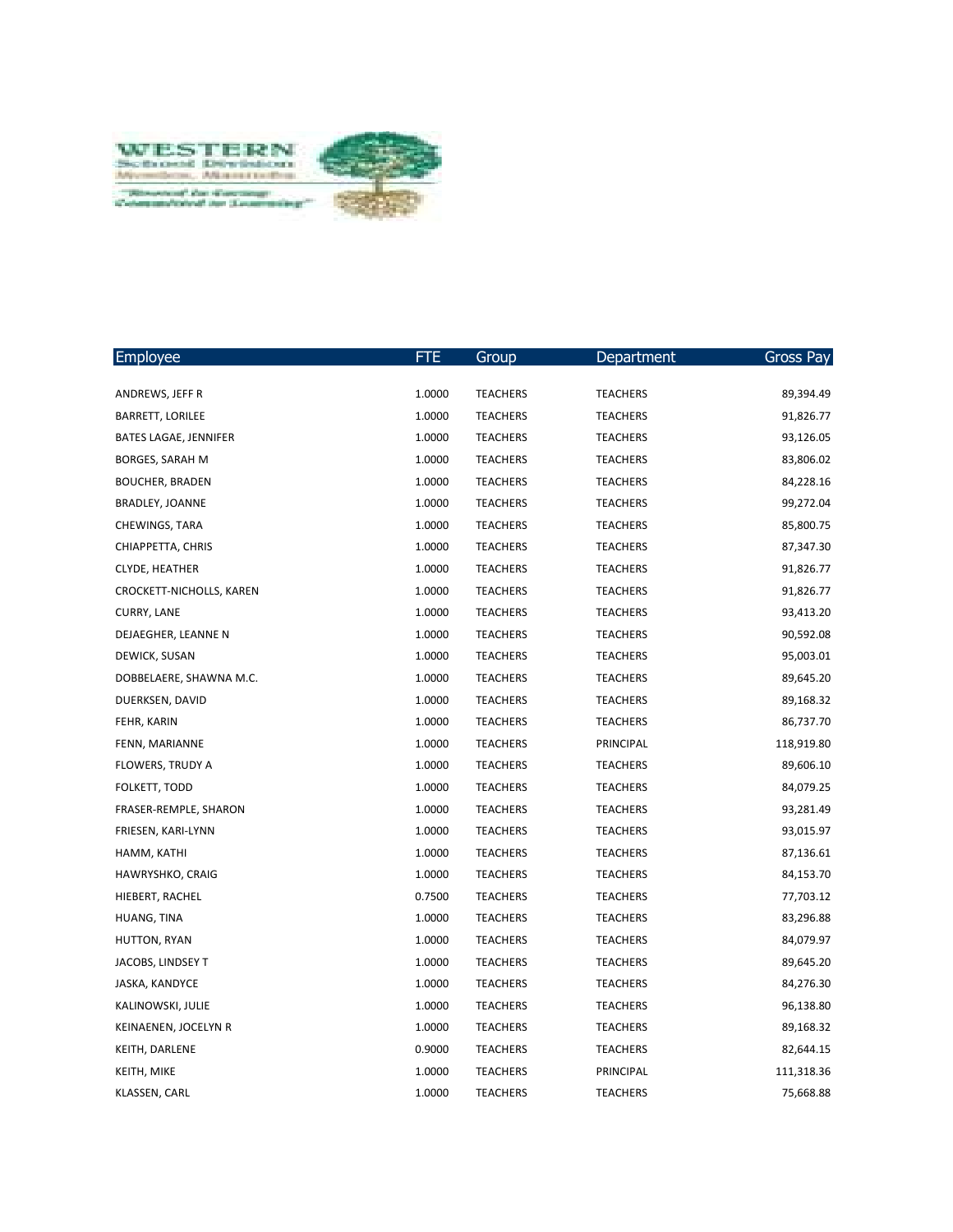| KLASSEN, RENEE                | 1.0000 | <b>TEACHERS</b>        | <b>TEACHERS</b>                 | 86,886.61  |
|-------------------------------|--------|------------------------|---------------------------------|------------|
| KROETSCH, JENNIFER            | 1.0000 | <b>TEACHERS</b>        | <b>TEACHERS</b>                 | 97,364.89  |
| KUTZNER, CYNDY                | 1.0000 | <b>12 MONTH SALARY</b> | <b>ASSISTANT SUPERINTENDENT</b> | 133,071.91 |
| LEFEBVRE, JESSICA J L         | 1.0000 | <b>TEACHERS</b>        | <b>TEACHERS</b>                 | 93,153.40  |
| L'HEUREUX, JASON T            | 1.0000 | <b>TEACHERS</b>        | <b>TEACHERS</b>                 | 80,023.82  |
| LUMGAIR, BRANDI               | 1.0000 | <b>TEACHERS</b>        | <b>TEACHERS</b>                 | 84,228.16  |
| LY, DUONG                     | 1.0000 | <b>TEACHERS</b>        | <b>TEACHERS</b>                 | 90,840.99  |
| MACARAEG, CHRISTOPHER MICHAEL | 1.0000 | <b>TEACHERS</b>        | <b>TEACHERS</b>                 | 99,335.01  |
| MANSELL, TERRY                | 1.0000 | <b>TEACHERS</b>        | <b>TEACHERS</b>                 | 94,854.09  |
| MARDLI, ANDREI                | 1.0000 | <b>TEACHERS</b>        | <b>TEACHERS</b>                 | 79,431.56  |
| MARTIN, KATHRYN               | 1.0000 | <b>TEACHERS</b>        | <b>TEACHERS</b>                 | 92,325.26  |
| MCGILL, ASTEN                 | 1.0000 | <b>TEACHERS</b>        | <b>TEACHERS</b>                 | 83,149.28  |
| MCPHAIL, LAUREN G             | 0.7000 | <b>TEACHERS</b>        | <b>TEACHERS</b>                 | 91,826.77  |
| MINNELLI, ADAM                | 1.0000 | <b>TEACHERS</b>        | <b>TEACHERS</b>                 | 77,920.47  |
| MUGGRIDGE, ANGELA T           | 1.0000 | <b>TEACHERS</b>        | <b>TEACHERS</b>                 | 85,153.62  |
| MUGGRIDGE, DANIEL             | 1.0000 | <b>TEACHERS</b>        | <b>TEACHERS</b>                 | 93,585.88  |
| MURRAY, CINDY                 | 1.0000 | <b>TEACHERS</b>        | <b>TEACHERS</b>                 | 89,792.16  |
| NEWMAN, CASSANDRA             | 1.0000 | <b>TEACHERS</b>        | <b>TEACHERS</b>                 | 76,803.20  |
| NICHOLLS, KRIS                | 1.0000 | <b>TEACHERS</b>        | <b>TEACHERS</b>                 | 84,228.16  |
| PAULS, JORDAN R               | 1.0000 | <b>TEACHERS</b>        | <b>TEACHERS</b>                 | 87,686.28  |
| PEDERSEN, CARL                | 1.0000 | <b>12 MONTH SALARY</b> | SECRETARY/TREASURER             | 114,629.31 |
| PETERS, KORINA                | 1.0000 | TEACHERS               | <b>TEACHERS</b>                 | 92,408.02  |
| POWELL, SUZANNE               | 1.0000 | <b>TEACHERS</b>        | PRINCIPAL                       | 122,047.17 |
| PRITCHARD, GINETTE            | 0.8000 | <b>TEACHERS</b>        | <b>TEACHERS</b>                 | 77,579.48  |
| REDDIG, CHANTEL K             | 1.0000 | <b>TEACHERS</b>        | <b>TEACHERS</b>                 | 85,800.75  |
| REDDING, GINETTE              | 1.0000 | TEACHERS               | TEACHERS                        | 91,805.82  |
| RIGAUX, DAWN                  | 1.0000 | <b>TEACHERS</b>        | <b>TEACHERS</b>                 | 95,003.00  |
| ROBERTSON, MARCIE             | 1.0000 | TEACHERS               | TEACHERS                        | 85,726.29  |
| ROLLER, MERVIN                | 1.0000 | <b>TEACHERS</b>        | <b>TEACHERS</b>                 | 85,800.75  |
| RONDEAU, GISELE               | 1.0000 | <b>TEACHERS</b>        | <b>TEACHERS</b>                 | 86,886.52  |
| ROSS, STEPHEN                 | 1.0000 | <b>12 MONTH SALARY</b> | SUPERINTENDENT                  | 156,517.88 |
| ROUTHIER, TARA L              | 1.0000 | <b>TEACHERS</b>        | <b>TEACHERS</b>                 | 86,965.97  |
| RUTLEDGE, NICOLE D            | 1.0000 | TEACHERS               | <b>TEACHERS</b>                 | 91,040.99  |
| SALIMI, PARVIZ                | 1.0000 | <b>12 MONTH SALARY</b> | IT DIRECTOR                     | 87,323.01  |
| SAMBROOK, WADE                | 1.0000 | TEACHERS               | <b>TEACHERS</b>                 | 86,886.61  |
| SHINDLE, GARTH F              | 1.0000 | TEACHERS               | <b>VICE PRINCIPAL</b>           | 104,920.10 |
| SIGURDSON, TANIA M            | 1.0000 | TEACHERS               | <b>VICE PRINCIPAL</b>           | 98,200.77  |
| SLOAN, REID                   | 1.0000 | TEACHERS               | TEACHERS                        | 91,092.62  |
| SLOAN, TYLER A                | 1.0000 | TEACHERS               | <b>TEACHERS</b>                 | 89,243.40  |
| SMART, JANINE                 | 1.0000 | <b>TEACHERS</b>        | TEACHERS                        | 84,368.28  |
| STEIN, JENNIFER               | 1.0000 | <b>TEACHERS</b>        | <b>TEACHERS</b>                 | 84,256.55  |
| ST-JEAN, ROSS                 | 1.0000 | TEACHERS               | <b>TEACHERS</b>                 | 96,088.79  |
| STRYDOM, RIAAN                | 1.0000 | TEACHERS               | TEACHERS                        | 89,645.20  |
| SUTTON, GEOFFREY              | 1.0000 | <b>TEACHERS</b>        | PRINCIPAL                       | 98,253.06  |
| TAN, JUSTIN                   | 1.0000 | TEACHERS               | TEACHERS                        | 80,849.84  |
| THIESSEN, ANDREA              | 1.0000 | <b>TEACHERS</b>        | TEACHERS                        | 89,366.71  |